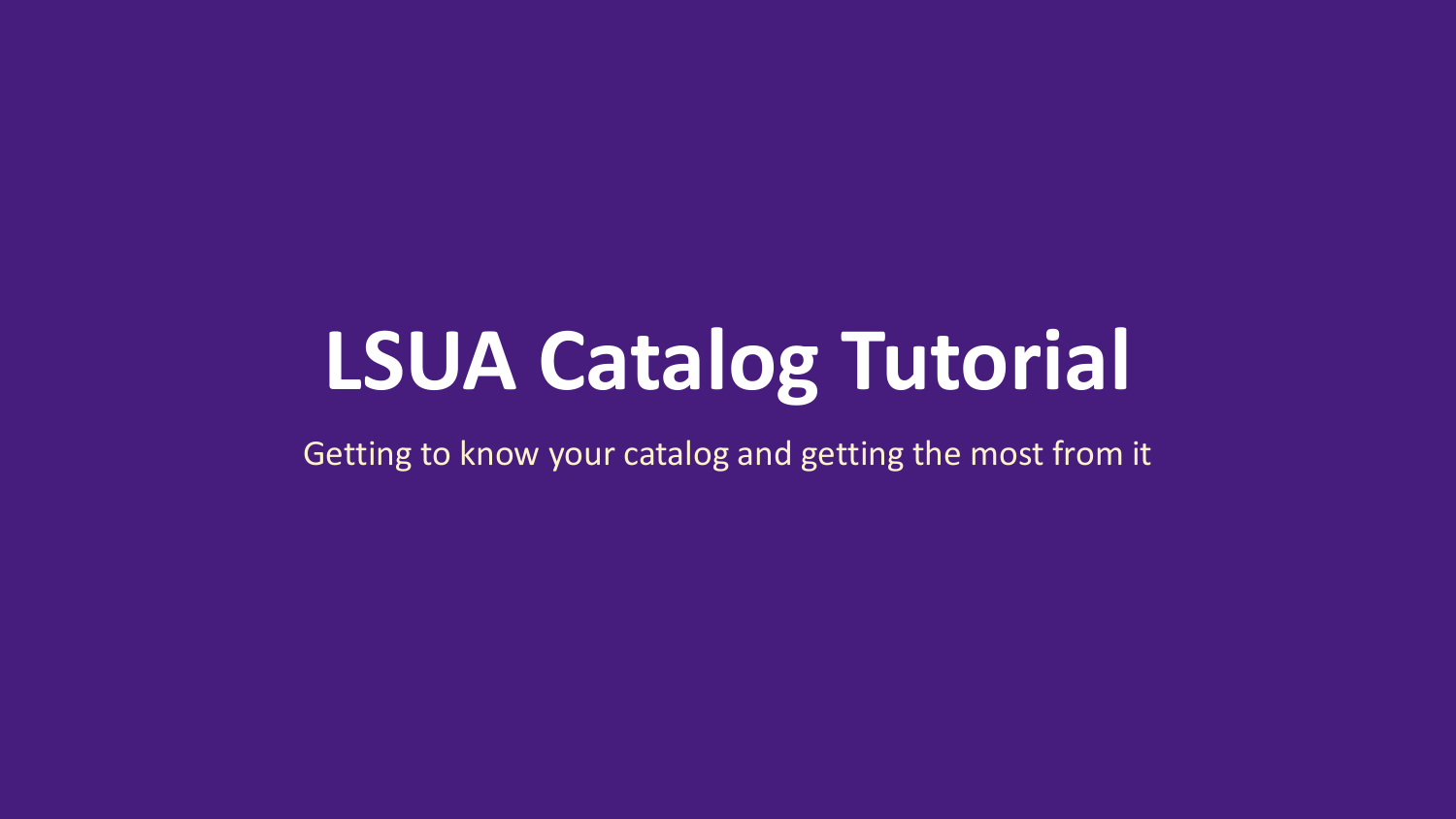#### **Where can I find the LSUA Catalog**

The current LSUA Catalog can be found at this link:

The online catalog can also be accessed on mobile devices. When users visit the catalog homepage, they may choose to view the mobile catalog application or remain on the standard catalog website.

| <b>LSUA Catalog</b><br><b>Current Catalog</b><br>$\rightarrow$ |                             |
|----------------------------------------------------------------|-----------------------------|
| <b>Catalog Archive</b>                                         |                             |
| <b>Title</b>                                                   |                             |
| 2018-2019 LSUA Catalog<br>Last Modified: 3/29/2019             | <b>Download</b><br>40078 KB |
| 2017-2018 LSUA Catalog                                         | <b>b</b> Download           |

Catalogs from previous academic years are available under Catalog Archive.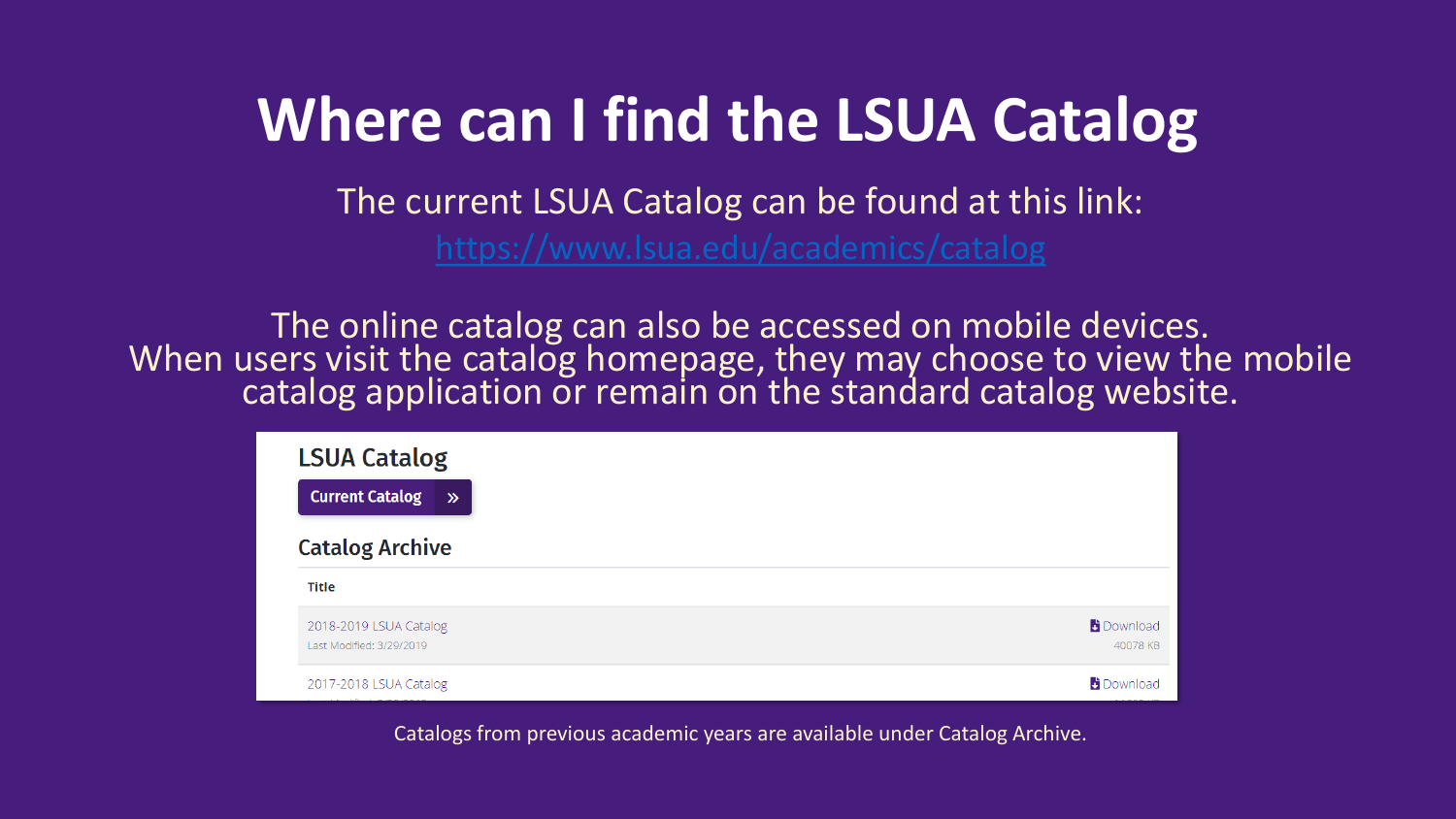#### **How do I navigate the Catalog?**

| <b>Catalog Search</b>      |  |
|----------------------------|--|
|                            |  |
| Entire Catalog             |  |
| Search Catalog             |  |
| <b>V</b> Whole Word/Phrase |  |
| <b>Advanced Search</b>     |  |
| <b>Catalog Home</b>        |  |
| <b>Catalog Tutorial</b>    |  |

 $\boxed{\blacksquare}$  $\overline{\mathbf{a}}$ 

- Academic Calendar
- **General Information**
- Admission
- Fees and Expenses
- Financial Aid and Scholarships
- **University Regulations**
- Student Engagement
- Academic Programs (a-z)
- Academic Programs (by type)
- Academic Programs (by department)

On the left-hand side of the catalog home page, you'll see a navigation menu. Click on any menu item to explore.

If a topic is not listed in the menu, you can use the "Search Catalog" option at the top of the menu.

Your can search the Entire Catalog or you can select one of the available filters (e.g., Courses, Programs).

| <b>Catalog Search</b>  |  |
|------------------------|--|
| <b>Entire Catalog</b>  |  |
| Select an option       |  |
| Courses                |  |
| Programs               |  |
| <b>Hierarchy Items</b> |  |
| <b>Other Content</b>   |  |
| <b>Entire Catalog</b>  |  |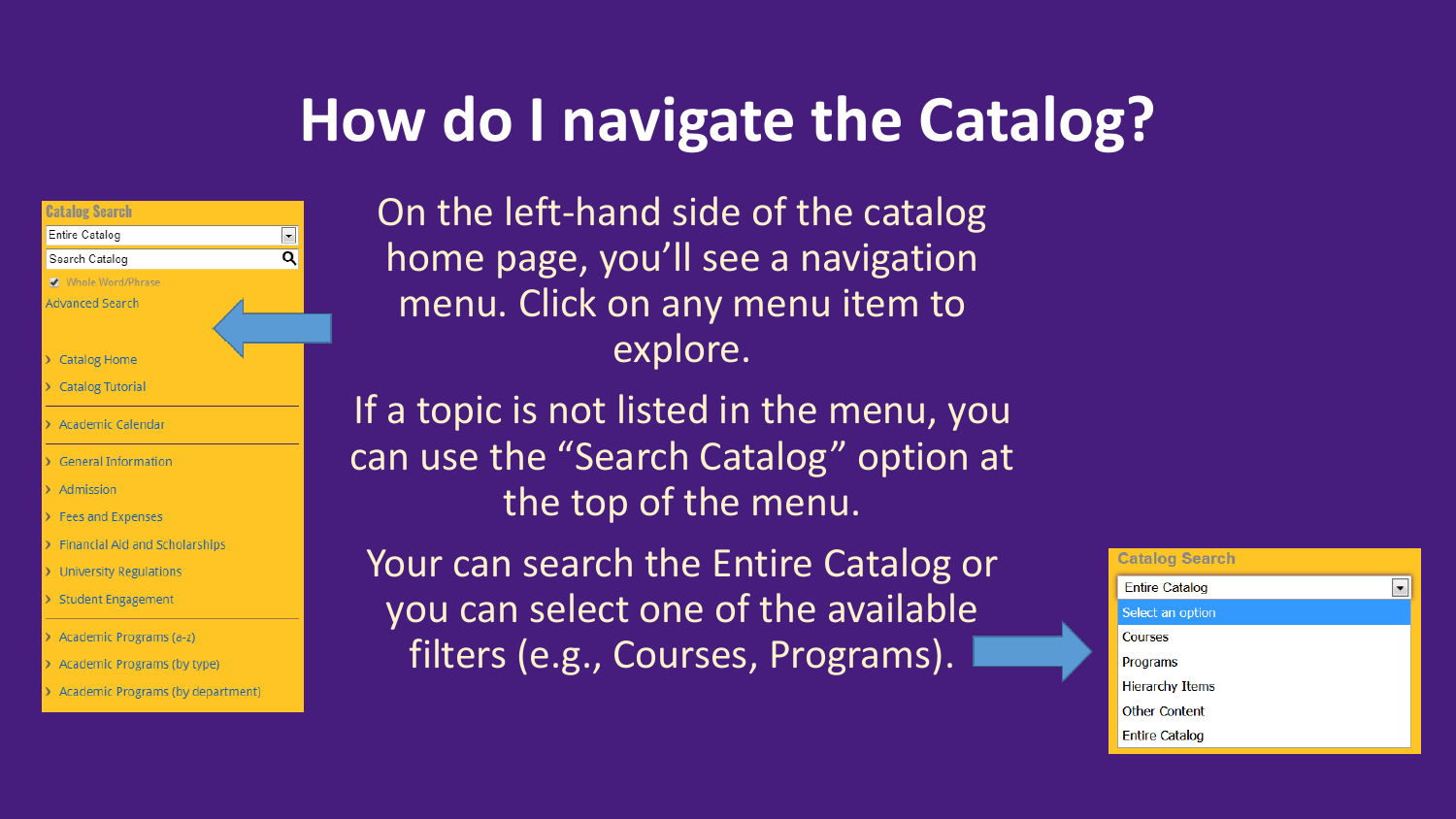### **How do I find my Academic Program?**

#### The navigation menu provides four options for finding Academic Programs:

- 1) You can see the programs listed alphabetically (a-z). This is the simplest option and the best for prospective and newly-admitted students.
- 2) You can see the programs listed by type (associate, bachelors, certificate, etc.).
- 3) You can see the programs listed according to the academic departments in which they are housed.
- 4) You can also use the Search Catalog option at the top of the Navigation Menu to find Programs of Study.



| <b>Catalog Search</b>  |  |
|------------------------|--|
| Programs               |  |
| Select an option       |  |
| Courses                |  |
| Programs               |  |
| <b>Hierarchy Items</b> |  |
| <b>Other Content</b>   |  |
| <b>Entire Catalog</b>  |  |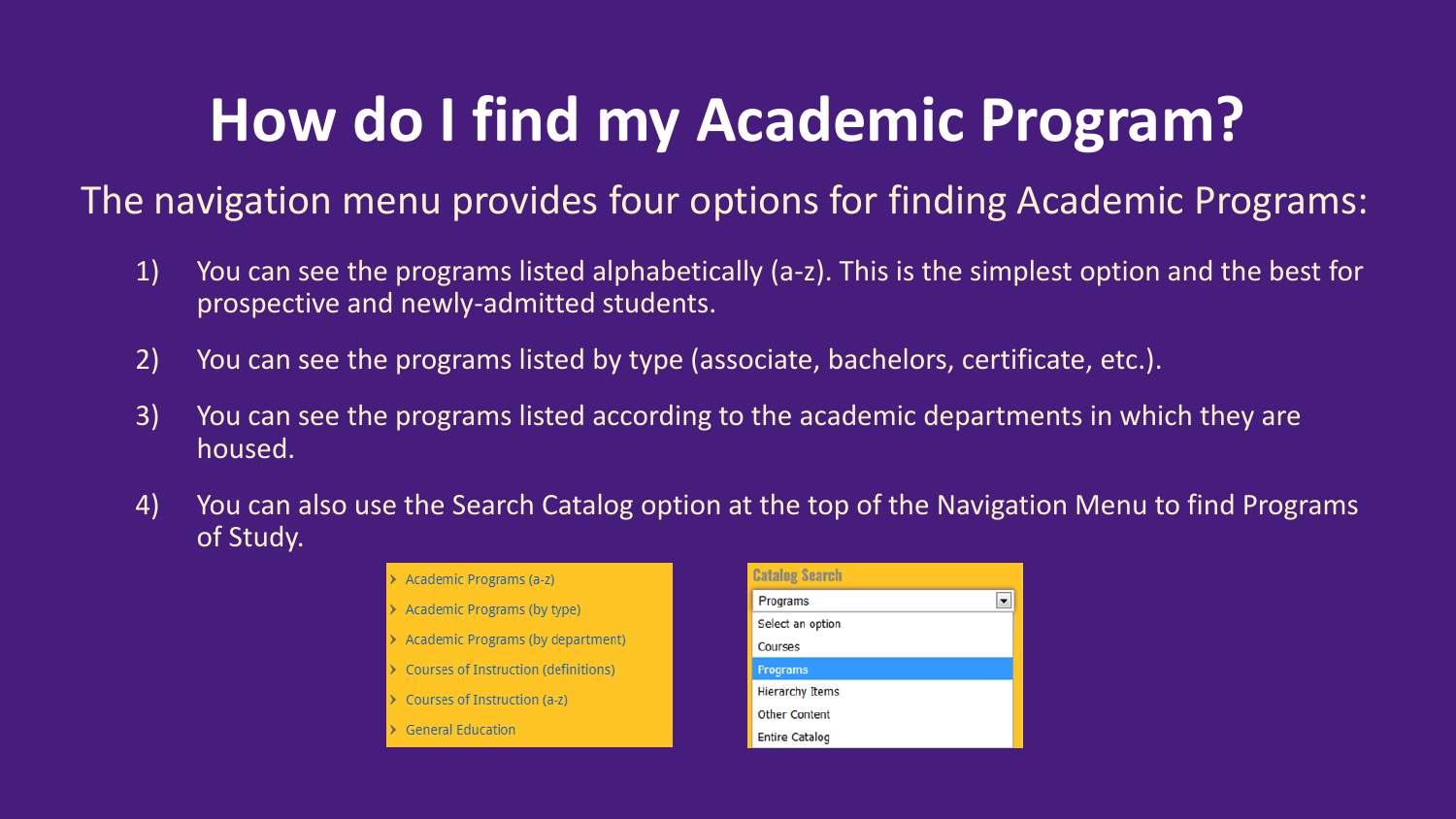### **What information does the catalog provide about my Academic Program?**

- 1) The catalog notes any special admission requirements that apply to your Academic Program (e.g., required GPA or prerequisite courses).
- 2) The catalog notes any special degree requirements that relate to your Academic Program (e.g., number of upper-level hours required).
	- 3) The catalog indicates the student learning outcomes for your Academic Program.
- 4) The catalog presents the curriculum for your Academic Program (i.e., the courses that a student must successfully complete to earn the degree).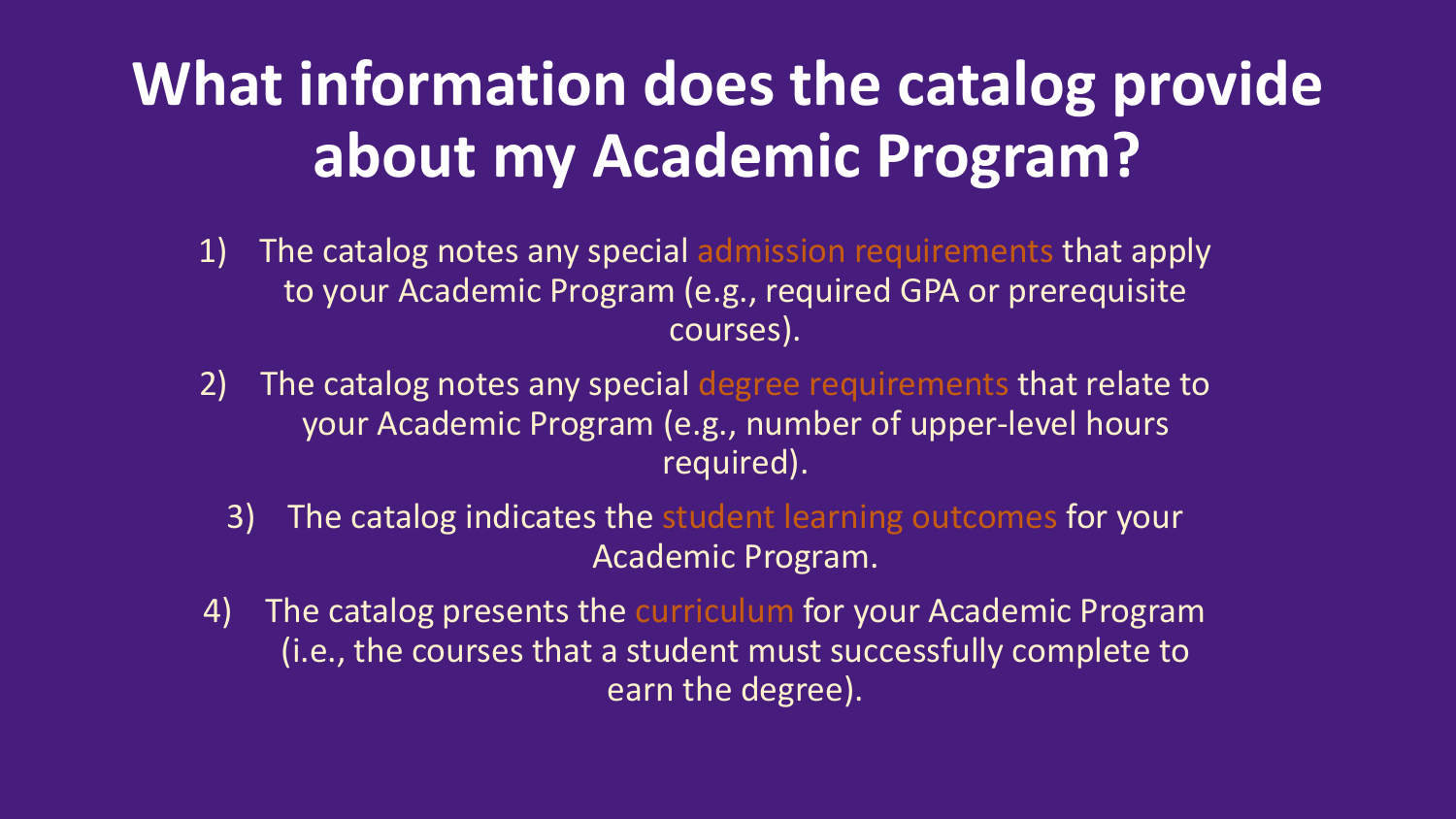#### How can I track my progress towards meeting the requirements of my Academic Program?

Each Academic Program page provides a link to a degree audit sheet. The audit sheet lists all of the courses required by your program and allows you to enter the grade earned for each course. The degree audit sheet is located immediately after the Degree Requirements section of your Academic Program page.

#### **Degree Requirements**

- 1. Students must complete all of the requirements pertaining to baccalaureate degrees as specified in Degree Requirements.
- 2. Students must complete at least 45 semester hours at the 3000-level or above and at least 15 semester hours at the 4000-level.
- 3. Students are required to make a grade of "C" or higher in all major requirements (specified PSYC courses and PSYC electives) applied toward the degree.
- 4. No more than 60 hours of psychology courses can be applied toward the degree.

#### Degree Audit

A fillable degree audit sheet for students and their academic advisors is available here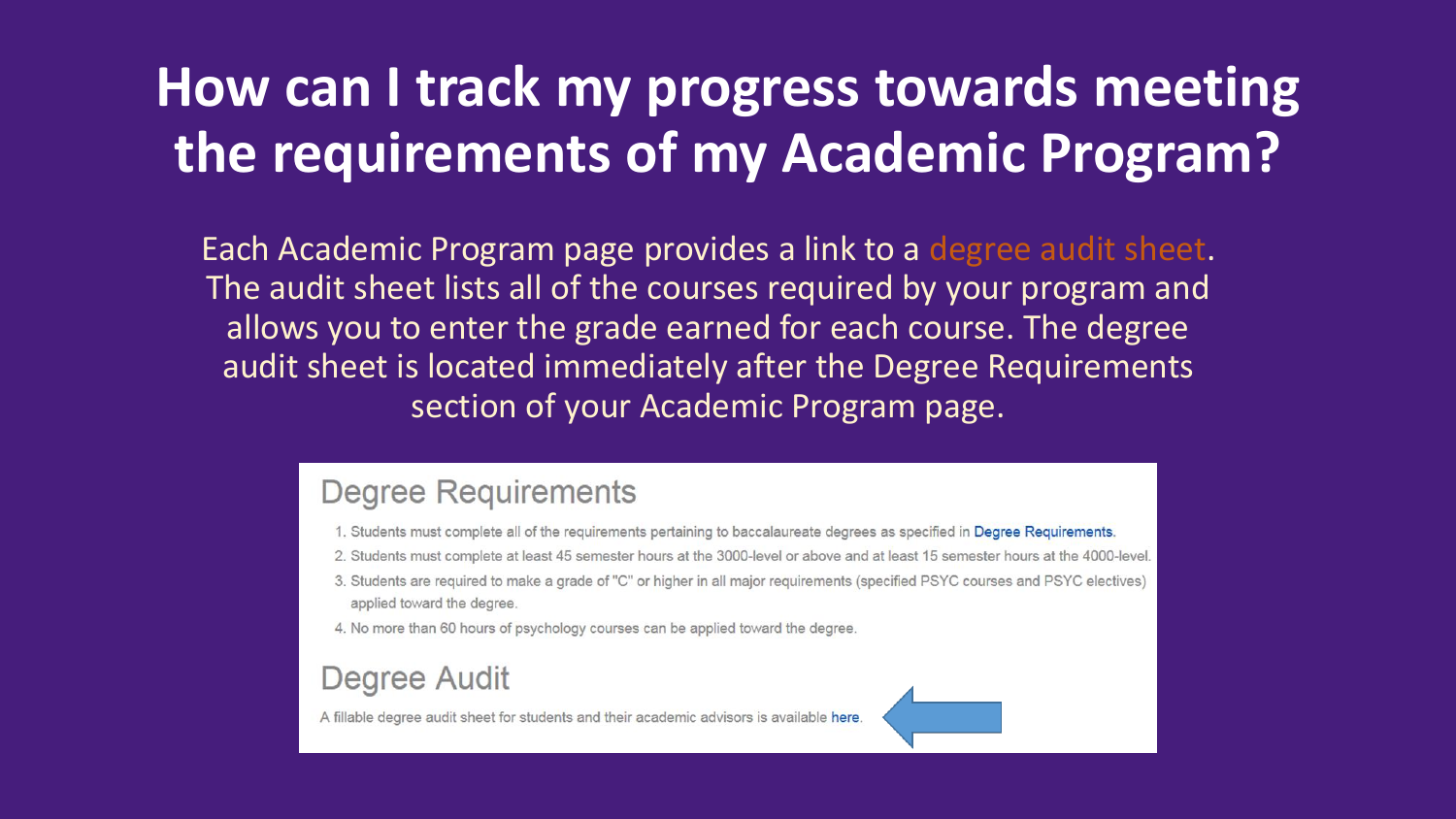## Where can I find the complete set of degree audit sheets for LSUA Academic Programs?

The complete set of degree audit sheets for LSUA Academic Programs are linked on a single page that can be accessed from the navigation menu.

#### Academic Programs (a-z)

- **Academic Programs (by type)**
- > Academic Programs (by department)
- > Courses of Instruction (definitions)
- Courses of Instruction (a-z)
- **General Education**
- **Degree Requirements**
- **Degree Audit Sheets**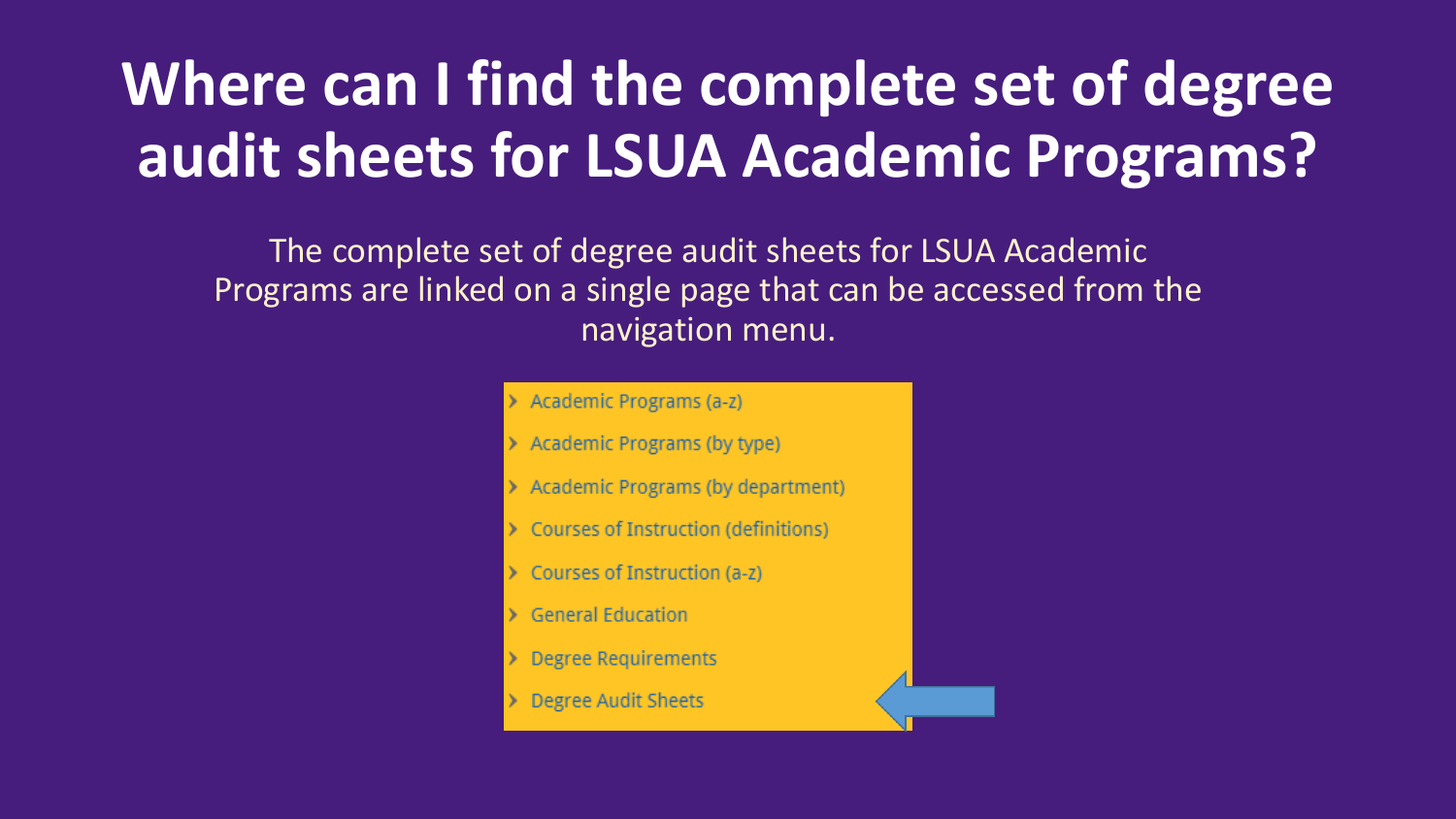### **What is the degree planner?**

Each Academic Program page provides a link to a degree planner. The link is located in the top right-hand corner of the program page.

2018-2019 Academic Catalog

**Communication Studies, BA** 



The degree planner is similar to the degree audit sheet and lists all of the courses required for degree completion. Unlike the audit sheet, however, it can by filled in only by hand. The degree audit sheet is typeable.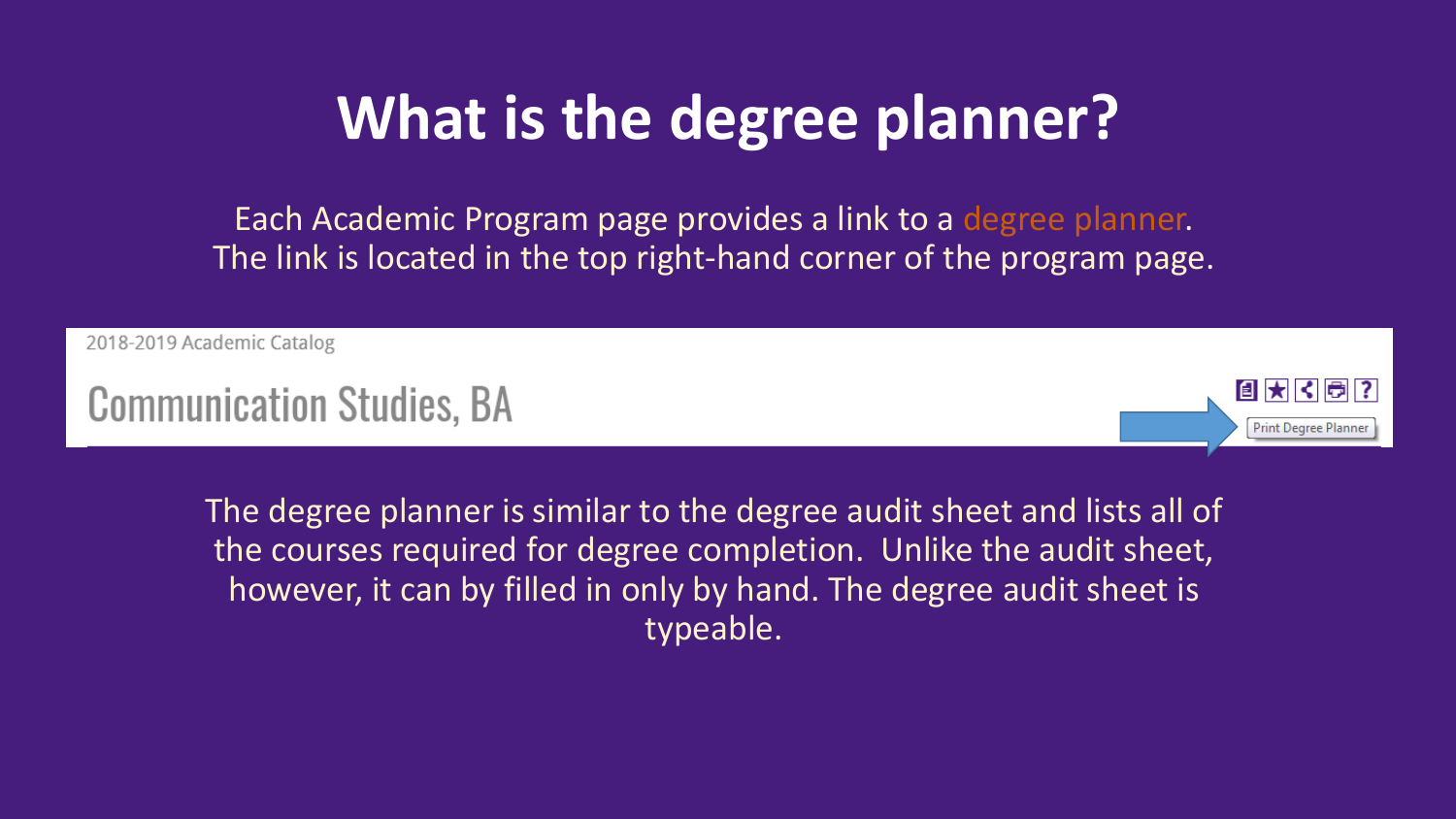#### **What information does the catalog provide about the specific courses required by my Academic Program?**

Every course prefix and number listed on your Academic Program page is linked to a complete description of the course. To see the description, simply click on the course link.



The navigation menu provides a link to a complete list of all the courses offered by the university.

**Courses of Instruction**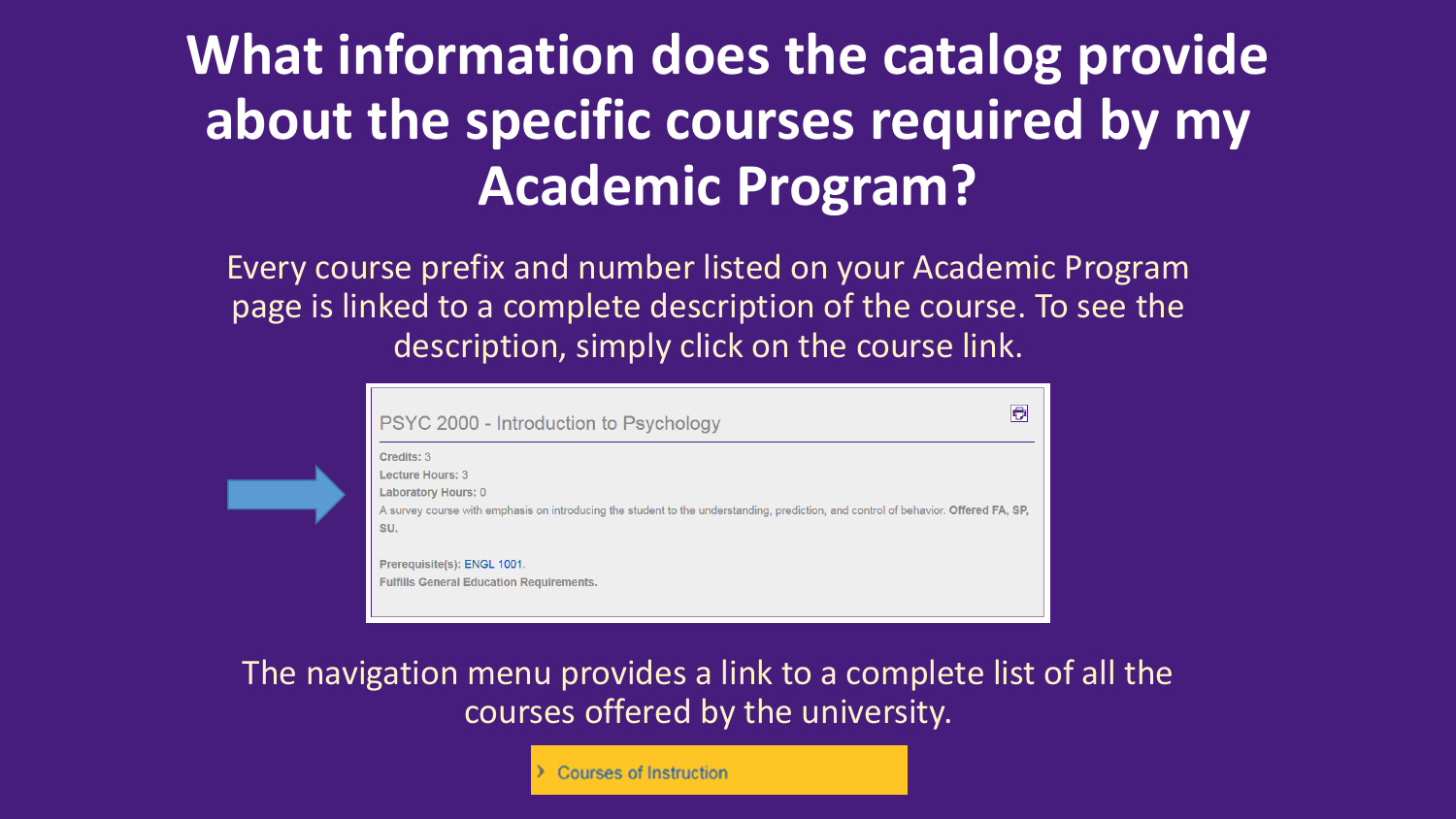### **How do I know which courses are General Education courses?**

The pop-up description which appears whenever you click on a course link indicates if the courses fulfills general education requirements.

| PSYC 2000 - Introduction to Psychology                                                                                              |
|-------------------------------------------------------------------------------------------------------------------------------------|
| Credits: 3                                                                                                                          |
| <b>Lecture Hours: 3</b>                                                                                                             |
| <b>Laboratory Hours: 0</b>                                                                                                          |
| A survey course with emphasis on introducing the student to the understanding, prediction, and control of behavior. Offered FA, SP, |
| SU.                                                                                                                                 |
| Prerequisite(s): ENGL 1001.                                                                                                         |
| <b>Fulfills General Education Requirements.</b>                                                                                     |

In addition, the term "General Education," whenever it appears, is linked to a complete list of LSUA's general education courses, organized by category. Just click on the link to view the list.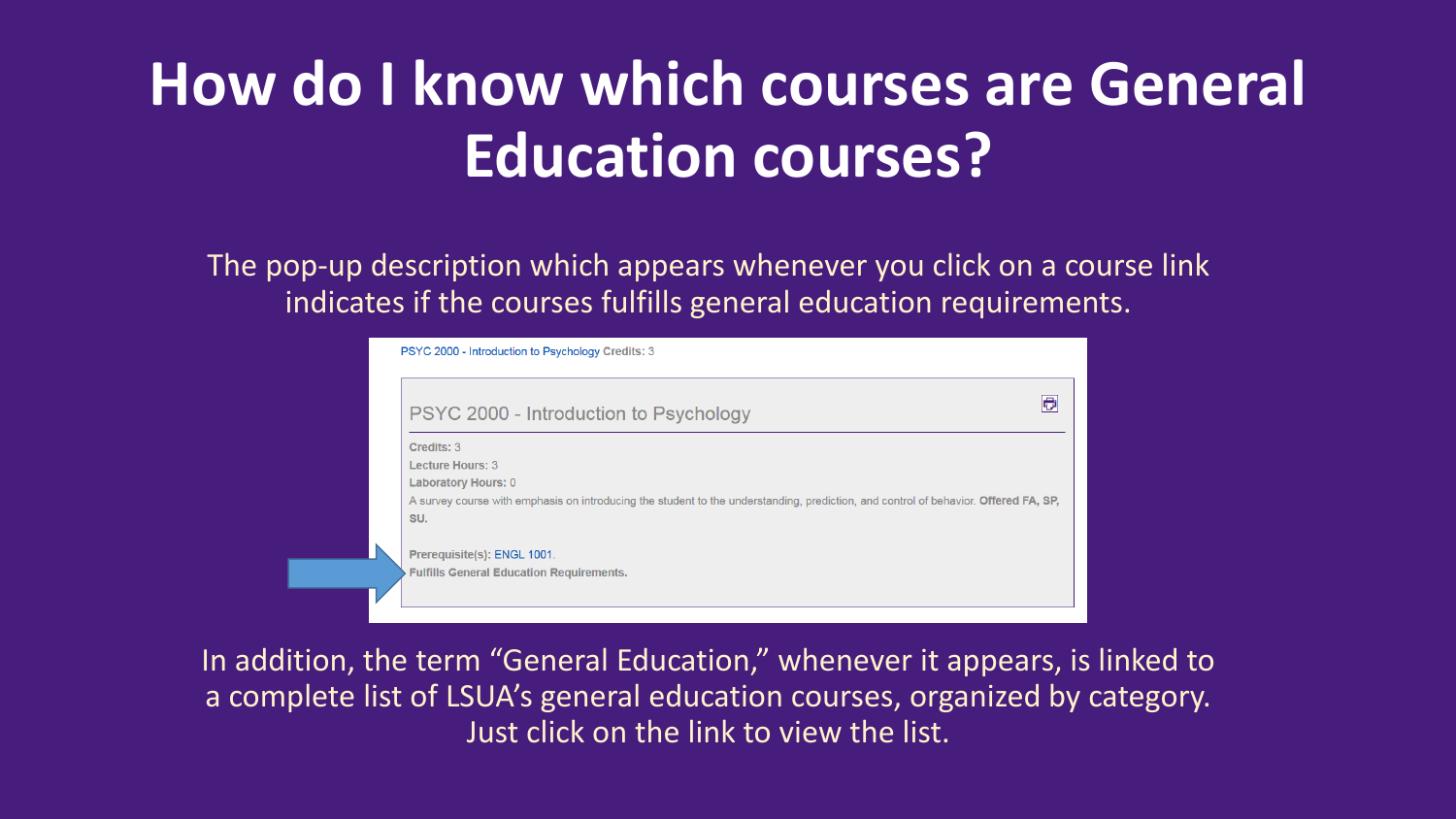## **What information does the catalog provide about university policies and procedures ?**

- 1) The university's admissions policies and application procedures are presented in the Admissions section of the catalog. Included are the admissions criteria for each student category (e.g., first-time freshmen, transfer students, reentry students, visiting students, international students). Information about Placement and Advanced Standing is also presented in this section of the catalog.
- 2) Policies related to students enrolled at the university are presented in the University Regulations section of the catalog. Included are policies on grading, schedule changes, credit classification, and academic standing.
- 3) The university financial policies are presented in the Financial Aid and Scholarships section of the catalog.
- 4) The university's policies on payment of fee and refund of fees are presented in the Fees and Expenses section of the catalog.
- 5) The support services that the university makes available to students are listed and described in the Student Engagement section of the catalog.
- 6) Information about the university's history, mission, goals, and values is presented in the General Information section of the catalog.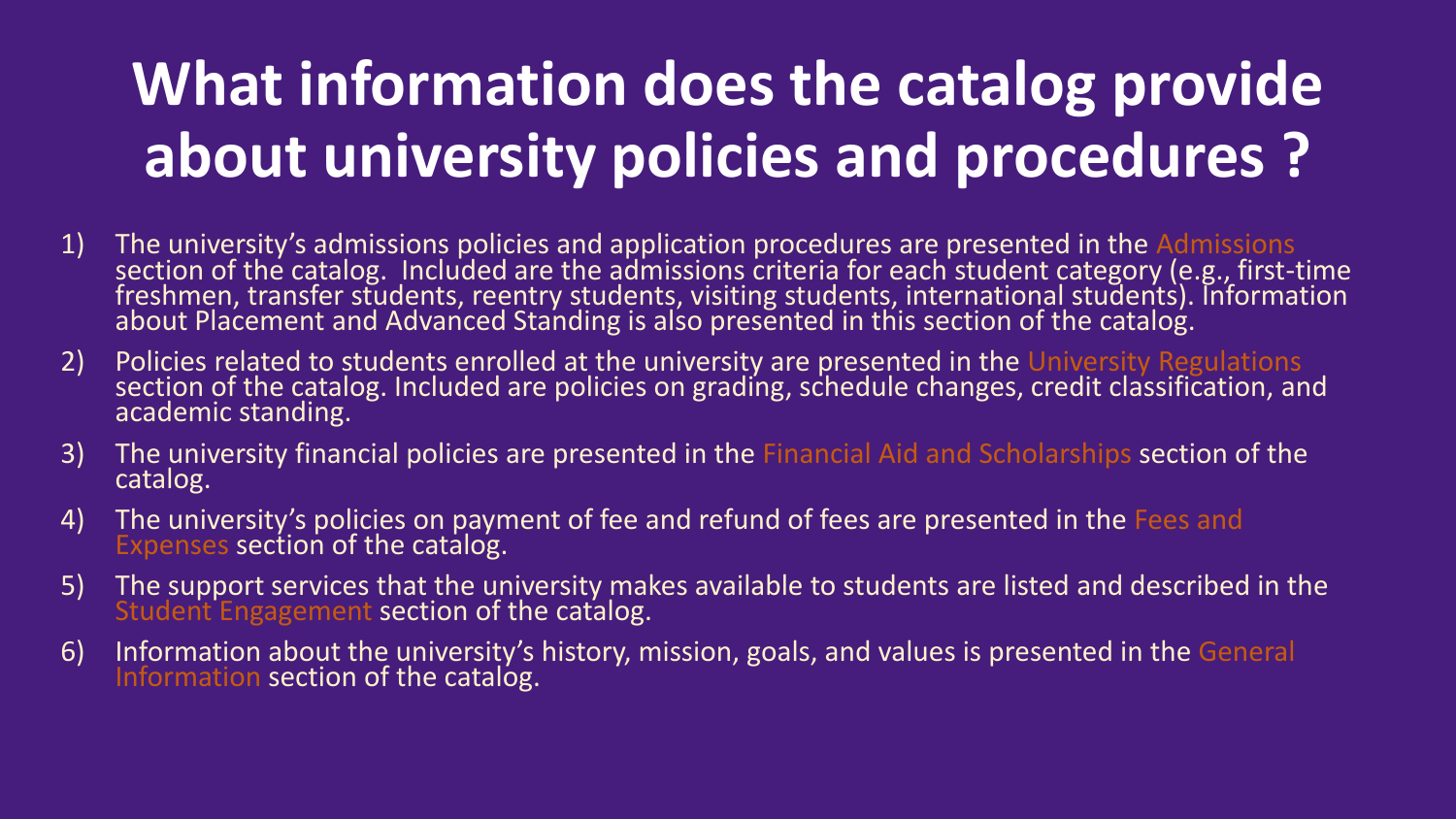#### **Can I save or bookmark catalog pages that I visit frequently ?**

The catalog's My Portfolio option allows you to create an account to which you can save pages that you visit frequently.

To create your account, click on the My Portfolio link at the end of the navigation menu.